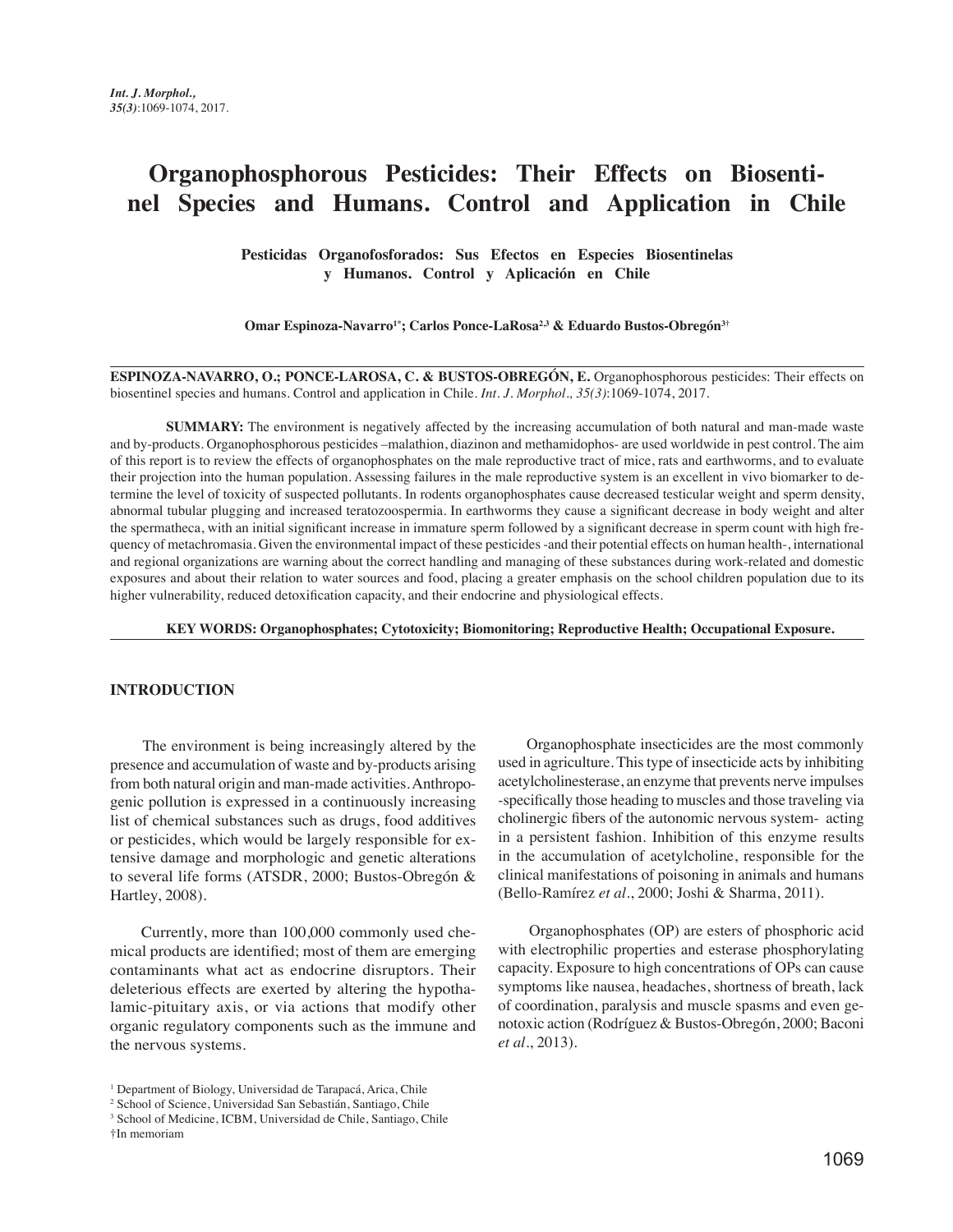The toxicity of these pesticides is due to the action of its metabolites, such as malaoxon and isomalathion which are 40 times more toxic than malathion itself. *In vitro* studies describe that malaoxon can induce DNA breaks in places where oncogenes or tumor suppressor genes are located, so that this metabolite may be considered as a carcinogenic and a mutagenic agent. In mammals, OP degradation occurs through hydrolytic phosphatases and carboxyl esterases (Blasiak *et al*., 1999; Espinoza-Navarro & Bustos-Obregón, 2005).

 The aim of this study was to analyze the effects of the organophosphorus insecticides malathion, diazinon and methamidophos on the biology of the reproductive system of male rats, mice and earthworms and their projected effects on human public health, especially on occupational exposed adults and children.

Lab mice and rats (Rattus norvegicus, *Mus musculus*) are scientifically recognized as proper biosentinel species due to their behavior patterns, eating habits, high reproductive rate, ease of maintenance and standardized genotype. Another model for environmental monitoring is the earthworm *Eisenia foetida*. It is easy to handle and inexpensive to maintain. Its reproduction is continuous throughout the year, and it helps to maintain soil structure and fertility. Since worms are in direct contact with the soil, both externally and internally through the skin and gastrointestinal tract, respectively, they are able to absorb pesticides five to ten times faster than soil itself or mineral substrates. The earthworm *Eisenia foetida* is thus considered one of the best models for ecotoxicity studies (Phugare *et al*., 2012).

## **MATERIAL AND METHOD**

This review was prepared summarizing data obtained from the research groups leaded by Dr. Eduardo Bustos-Obregón, emeritus researcher from Universidad de Chile (1937-2014). The working methodology was based on the review and selection of articles and results from our group and the comparison and evaluation of currently available national and international literature focused on the deleterious effects of contamination due to organophosphates, both in general as well as specifically with malathion, diazinon and methamidophos. Knowing these results, a projection of the effect of these pesticides in human populations was made at a work level, as well as in students exposed to these contaminants in their environment.

Malathion is an organophosphorus chemical compound whose chemical formula is 0,0-dimethyl-S-(1,2-di-

carbetoxy-ethyl)-phosphorodithioate. It is considered of low toxicity to mammals and was widely used in public health. It is used as a systemic pesticide that acts upon contact and ingestion to combat insects in foliage and soil. Absorbed through the airways, digestive tract and skin, it can cause death from respiratory failure in humans since the elevated concentration of acetylcholine blocks neuromuscular transmission (Yasmin & D' Souza, 2010; EPA, 2012).

Diazinon: (0,0-diethyl–0- [6-methyl–2- (1-methylethyl)- 4 pyrimidinyl] phosphorothioate) is an organophosphoric insecticide that presents a structural chemical formula similar to parathion (A very toxic organic phosphorus and currently prohibited its distribution) and can, therefore, be a possible cytotoxic and genotoxic agent for germinal cells. This synthetic insecticide is one of the most used in agriculture and pest control worldwide (Salazar-Arredondo, *et al*., 2008).

Methamidophos is an organophosphorous chemical compound with the common name O, S-dimethyl phosphoroamidothioate. It is used as a systemic pesticide with action by contact and ingestion used to combat chewing and sucking insects; it can be absorbed by ingestion, inhalation and contact. It is distributed under the trade name of Tamaron 600, Monitor 600, MTD 600SL and methamidophos 60. In human males, alterations in sperm chromatin integrity have been reported (García-Santos & Keller-Forrer, 2011).

Assessment of male reproduction and pollutants. Induction of failures in the male reproductive system and the consequent alteration in spermatogenesis in animals treated with chemicals, are considered excellent *in vivo*  models to assess the degree of toxicity of pollutants, since the shape of the sperm is characteristic of every species, as shown in Figure 1 (Espinoza-Navarro & Bustos-Obregón, 2014).

Spermatogenesis in the testes of mammals is the sum of several processes that in adult individuals end up with the production of sperm cells, which are released from the germinal epithelium during spermiation into the epididymis where they experience other morphological and physiological changes, such as migration of the cytoplasmic droplet, modification of the acrosome, sperm motility and increased chromatin packaging. All these processes finally allow the maturation of the sperm cells, which capacitates them for fertilization. Thus, any factor that affects sperm production in the testis or in the epididymis will necessarily affect the number and shape of sperm cells (Okamura *et al*., 2009).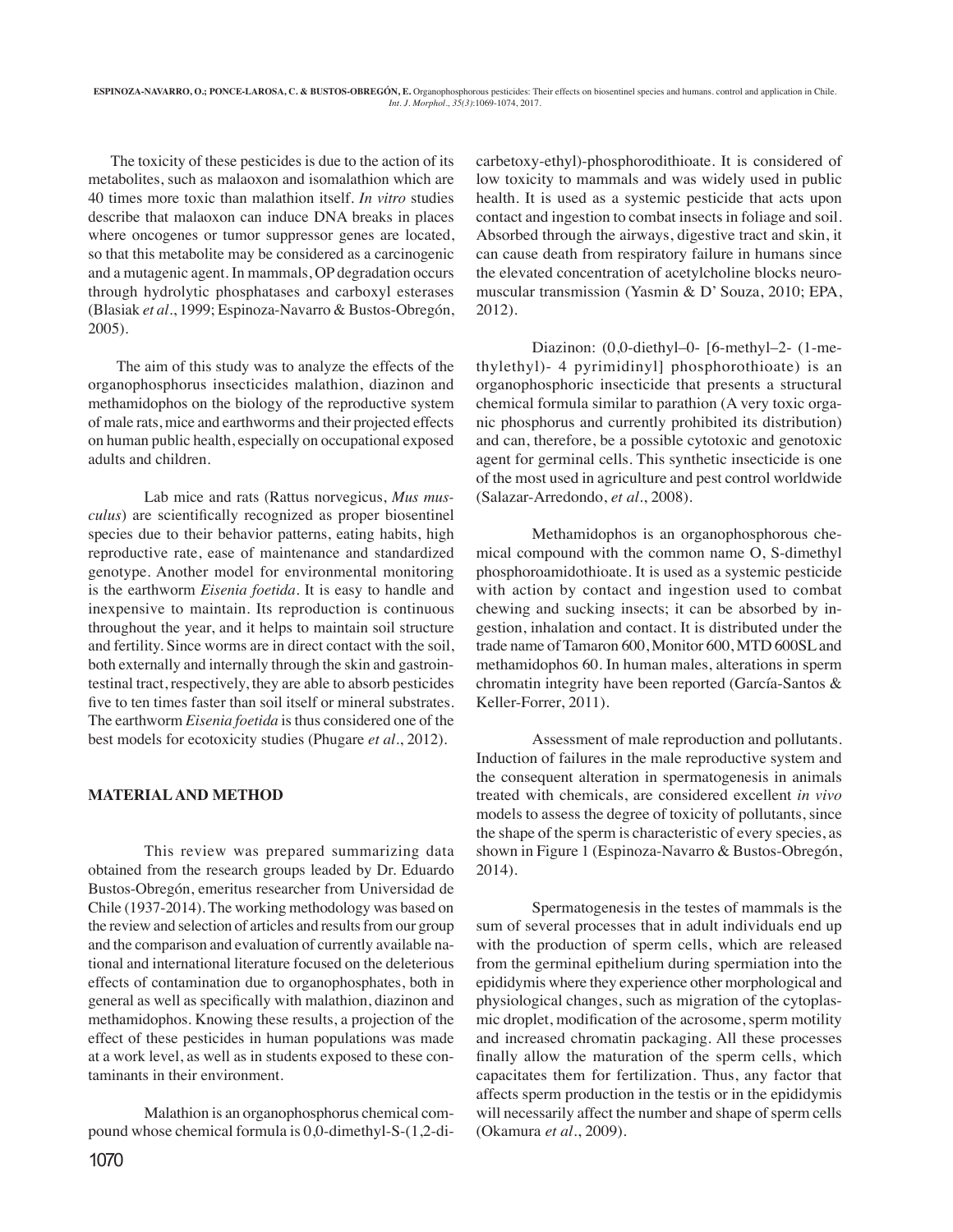**ESPINOZA-NAVARRO, O.; PONCE-LAROSA, C. & BUSTOS-OBREGON, E.** Organophosphorous pesticides: Their effects on biosentinel species and humans. control and application in Chile.<br>*Int. J. Morphol.*, 35(3): 1069-1074, 2017.

 Choudhary *et al*. (2008) describe that organophosphates in rats induce significant effects on some testis variables such as decreased testicular weight, associated with a lower sperm density in the epididymis and a fall in rates of fertilization.

## **RESULTS**

The Figure 1 shows normal, species-specific morphology of spermatozoids of various biocentinel species, including the human species. The Figure 2 shows immunohistochemical tests by BrdU technique in spermathecae of control worms and treated with malathion. Controls (a: 10x, c: 100x), with spermatozoa ordered and included in the microvellocities (green arrow). Treated worms (b and d), show an epithelial unit with large vacuolations (arrowhead) and spermatozoa accumulation in the center of the spermatheca (black arrow), not incorporated to the miicrovilli (green arrow).



Fig. 1. Species-specific morphology of spermatozoids of various biosentinel species, including the human species.



Fig. 2. Spermathecae of control worms (a:10X; c:100X) and treated worms with malathion (b: 10x, d: 100x). Immuno-histochemical tests by BrdU technique.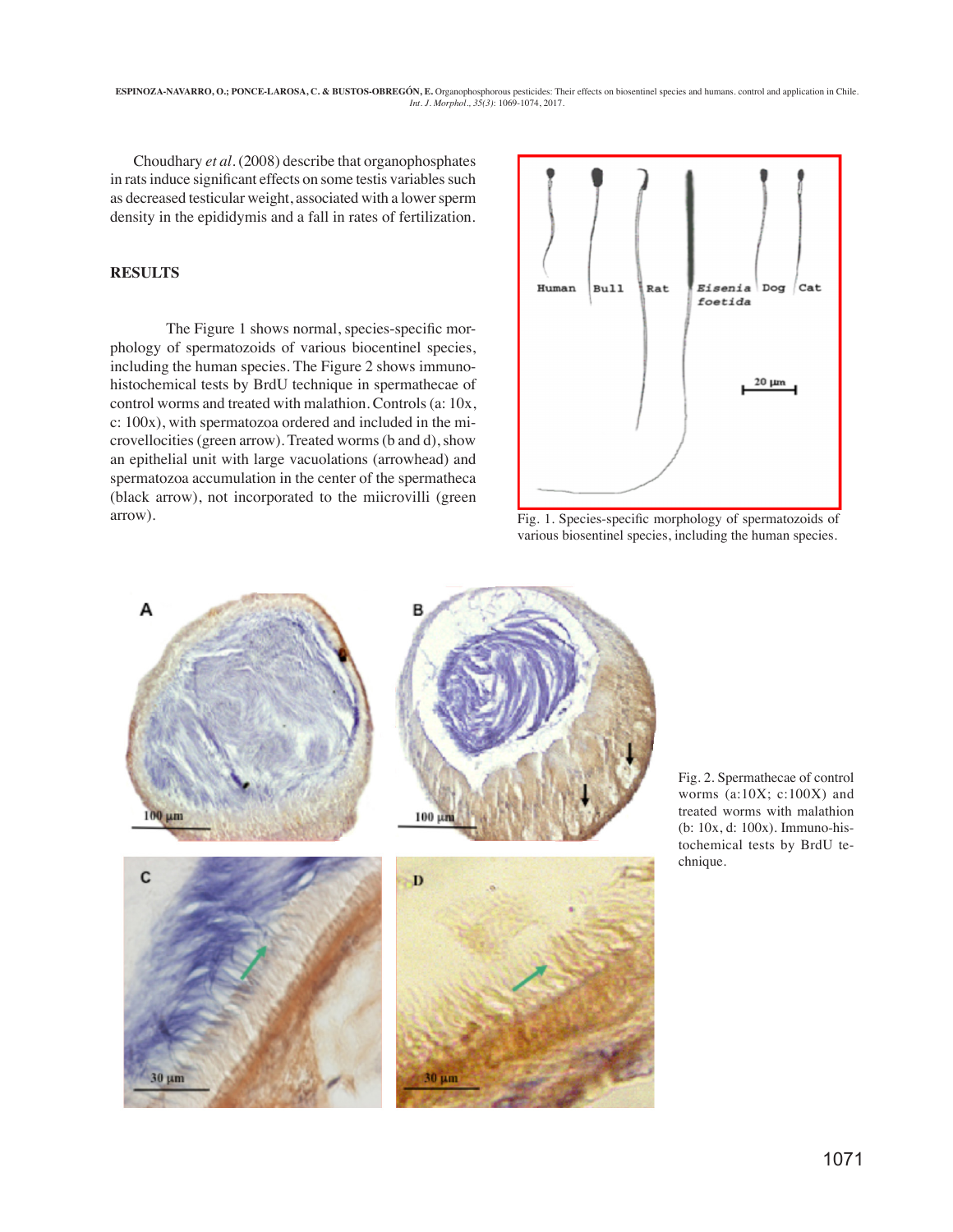**ESPINOZA-NAVARRO, O.; PONCE-LAROSA, C. & BUSTOS-OBREGON, E.** Organophosphorous pesticides: Their effects on biosentinel species and humans. control and application in Chile.<br>*Int. J. Morphol.*, 35(3):1069-1074, 2017.

The Figure 3 shows a microphotography of seminiferous tubules (40x) of mouse group treated with malathion, 43 days post treatment where tubular plugging (T) and vacuolization of the germinal epithelium (V) are observed.

The Table I shows the lethal dose 50 (LD50), for each of the organophosphates (malathion, diazinon and methamidophos) in biosentinel species and in the human species.

The analysis of our results show that in rats and mice, malathion damages the testis, epididymis and germinal epithelium, with decreased sperm count and increased teratozoospermia, which result in plugging of the seminiferous tubules caused by the weakening of adluminal cell unions between testicular sustentocyte cells –the blood-testis barrier-, which implies premature release of meiotic cells during spermiohistogenesis. The increase in the rates of teratozoospermia is mostly related to abnormalities of the sperm tail and in a lesser extent to sperm head anomalies. Ultrastructural alterations on sustentocyte cells have also been reported, which causes vacuolation. The alkylating properties of OPs might be reflected in the interference with the normal assembly of sperm flagellar proteins (Espinoza-Navarro *et al*., 2015).

The results observed on *Eisenia foetida* exposed to malathion, diazinon and methamidophos show that these compounds alter the external morphology in earthworms with a significant decrease in body weight and provoking muscle contraction manifested by coiled tails. In the reproductive tract, OPs alter the spermatheca and the morula stage with an initial significant increase of immature sperm followed by a significant decrease of sperm count. Other studies in sperm assessed by the Acridine Orange Test show a significant increase of metachromatic cells with altered DNA (Espinoza-Navarro & Bustos-Obregón, 2005).

These results are conclusive in determining the toxicity of these organophosphorus insecticides in the male reproductive system, thus subsequently altering the fertility of the exposed species. This toxic effect exerts a synergistic action in organic systems which varies depending on different chemical mixtures the individual is exposed to.

Studies related to the exposure to pesticides in agriculture and other occupational and domestic uses are needed in order to implement best policies on management, biosafety and biocontainment of these contaminants, so they do not alter the environment and human public health.



Fig. 3. Microphotography of seminiferous tubules (40x) of mouse group treated with malathion, tubular plugging (T) and vacuolization of the germinal epithelium (V).

# **DISCUSSION**

The effect of pesticides on the environment and global public health is an issue that demands greater care in the management of these products in order to avoid collateral damages. The World Health Organization (2005), proposes a taxonomy of the level of toxicity of pesticides classifying them by color and level, where a red label with levels Ia and Ib are considered extremely dangerous and very dangerous respectively, the majority of organophosphorus insecticides are incorporated in this group. In Chile, the agricultural sector holds 13 % of the workforce and provides about 772,000 permanent jobs, to which a significant number of temporary jobs (temporary workers, who are workers with low occupational and health care) are added during continually increasing periods of time. This has allowed a substantial raise in the sales and application

Table I. The lethal dose 50 (LD50), for each of the organophosphates (malathion, diazinon and methamidophos) in biosentinel species and in the human species.

|               | Human              | Rat                 | Mice                | E. Foetida               |
|---------------|--------------------|---------------------|---------------------|--------------------------|
| Malathion     | 24 mg/kg weight    | 680 mg/kg weight    | $2400$ mg/kg weight | $880 \text{ mg/kg}$ soil |
| Diazinon      | $0.02$ g/kg weight | $1600$ mg/kg weight | 65 mg/kg weight     | $63mg/kg$ soil           |
| Methamidophos | $0,2mg/kg$ weight  | 85,4 mg/kg weight   | $100mg/kg$ weight   | 90 mg/kg soil.           |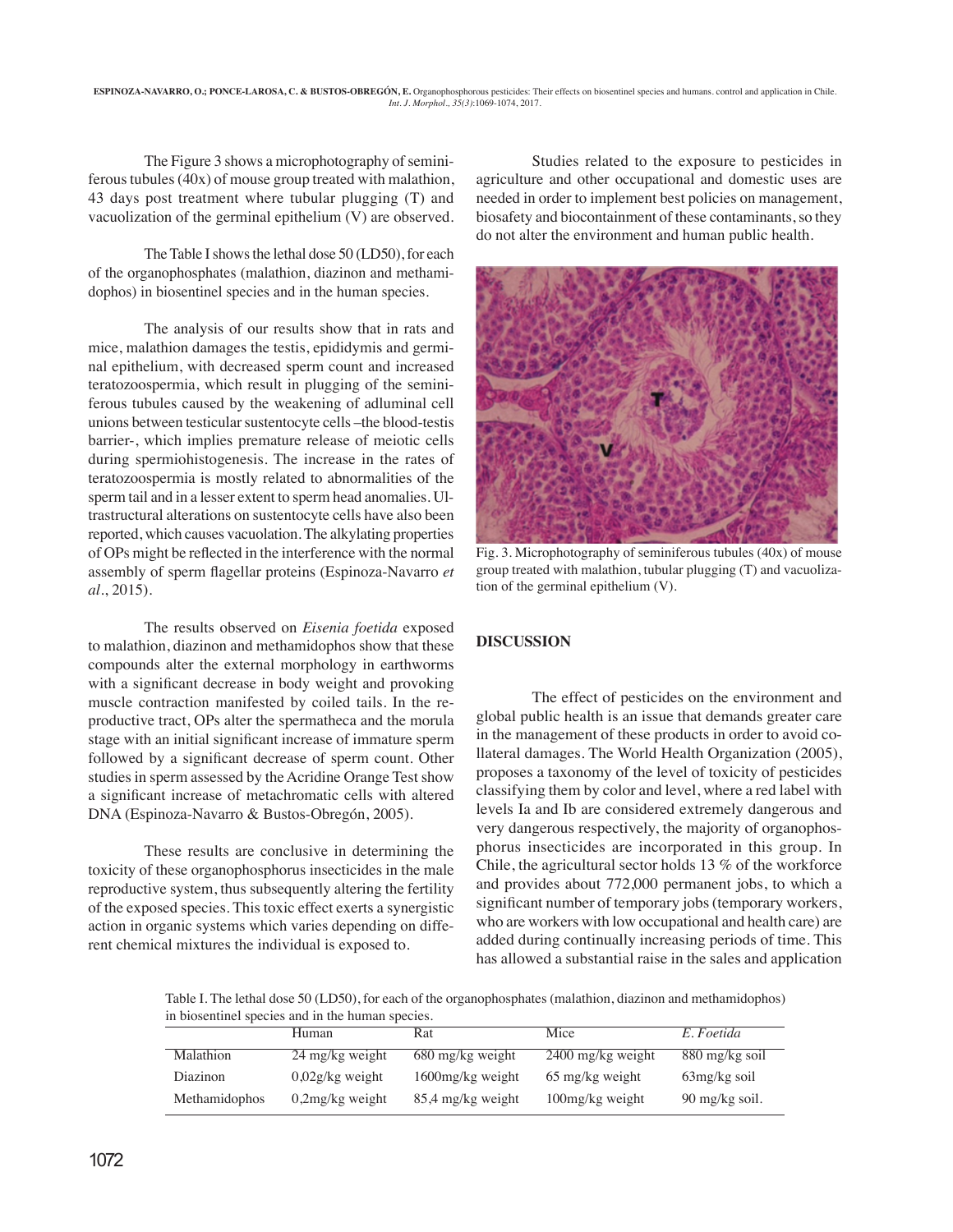of pesticides. Natural resources such as water, soil and air have already been affected by these pesticides, which in order of use correspond in 21 % to organophosphates, 11.8  $\%$  to carbamates and 4.8  $\%$  to triazicides (pyrethroids). In Arica, Chile, one of the most commonly used pesticides is malathion, which was widely used in the agricultural valleys of Lluta and Azapa to eradicate the fruit fly *Ceratitis capitata*; however, other species were also affected, thus altering the balance of the environment (Muñoz-Quezada, 2001; WHO, 2006; MINSAL, 2014).

Occupational exposure to organophosphate in agriculture-related workers and in the general population can occur via dermal, respiratory and oral pathways, especially in cases of accidents or improper handling. These pesticides are second in the percentage of cases with severe occupational poisoning, with signs or symptoms related to possible mortality. Acute poisoning results in neurological and psychiatric damage in a process still unclear (Eddleston *et al*., 2008).

The World Health Organization (2008), reports that each year the use of insecticides causes approximately one million accidental poisonings and two million deliberate poisonings (suicides) worldwide, with 200,000 of these resulting in death, a number which has become a major public health problem that is urgent to be controlled. Mortality from organophosphates use is high –with a rate of 10 %- in comparison to mortality from the use of other chemicals, with an incidence of 0.5 %. The Environmental Protection Agency (EPA) and scientific experts warn about the correct use of this type of pesticide (Thundiyil, *et al*., 2008; Hossain *et al*., 2010; Damalas & Eleftherohorinos, 2011; Egeghy *et al*., 2011).

Evaluations performed in agricultural areas of Chile, with a 34 % rural population, have determined that 17.8 % of students enrolled in primary education present intellectual disability, the highest percentage in Chile. In women with temporary agriculture-related jobs, the use of pesticides has been associated with spontaneous abortions, births of children with malformations, impaired reproductive health and cytogenetic damage. The main sources of poisoning might be the water and vegetables in the diet of this population. These results coincide with the findings of authors in other world populations with high rates reported in the use of these compounds (Muñoz-Quezada, 2010; Ríos & Solari, 2010; Muñoz-Quezada *et al*., 2016).

As noted, exposure to these pesticides is observed not only in the workplace as a direct result of occupational handling, but also indirectly through domestic consumption of polluted water or food. School child population deserves

more attention in this aspect, given its higher vulnerability, reduced detoxificating capacity, endocrine and physiological effects overall (Muñoz-Quezada, *et al*., 2014).

Current studies on remediation and monitoring include the use of numerous poisoning markers, using technology to detect the residues of these contaminants in blood, urine and breast milk. The use of antioxidants as protective agents from pollution has also been reported. Globally, it is essential to implement toxicological and environmental laboratories for exhaustive and reliable pesticide biomonitoring, in order to develop better policies on the management, biosafety and biocontainment of these pollutants. It is important to generate greater bioethics concern in governmental authorities as well as in the population that continues marketing and indiscriminately applying these high toxicity pesticides and their residues, using them in popular vegetable products with high sales or consumption rates, thus altering the environment and public health (Kavvalakis & Tsatsakis, 2012).

## **CONCLUSIONS**

Our studies show the toxicity of organophosphorus insecticides, malathion, diazinon and methamidophos, on male reproduction. The bad management of these chemical compounds expresses a synergistic effect the whole organism, with acute effects like poisoning and death and chronic effects like congenital malformations, reproductive immune disorders, and cancer. International and regional organizations alert on the correct use of these synthetic chemicals in the workplace, in the use of water, food and at home, focusing greater attention on agricultural and child population.

**ACKNOWLEDGMENTS**. This research was supported by Universidad de Tarapacá via UTA Major Project: Nº 4716-17.

**ESPINOZA-NAVARRO, O.; PONCE-LAROSA, C. & BUS-TOS-OBREGÓN, E.** Pesticidas organofosforados: sus efectos en especies biosentinelas y humanos. Control y aplicación en Chile. *Int. J. Morphol., 35(3)*:1069-1074, 2017.

**RESUMEN:** El medio ambiente se ve afectado negativamente por la creciente acumulación de desechos y subproductos naturales y artificiales. Los plaguicidas organofosforados malatión, diazinón y metamidofos, son usados en todo el mundo en el control de plagas. El objetivo de este trabajo fue revisar los efectos de los organofosforados en el tracto reproductivo masculino de ratones, ratas y lombrices de tierra, y evaluar su proyección en la población humana. La evaluación de fallas en el sistema reproductor masculino es un